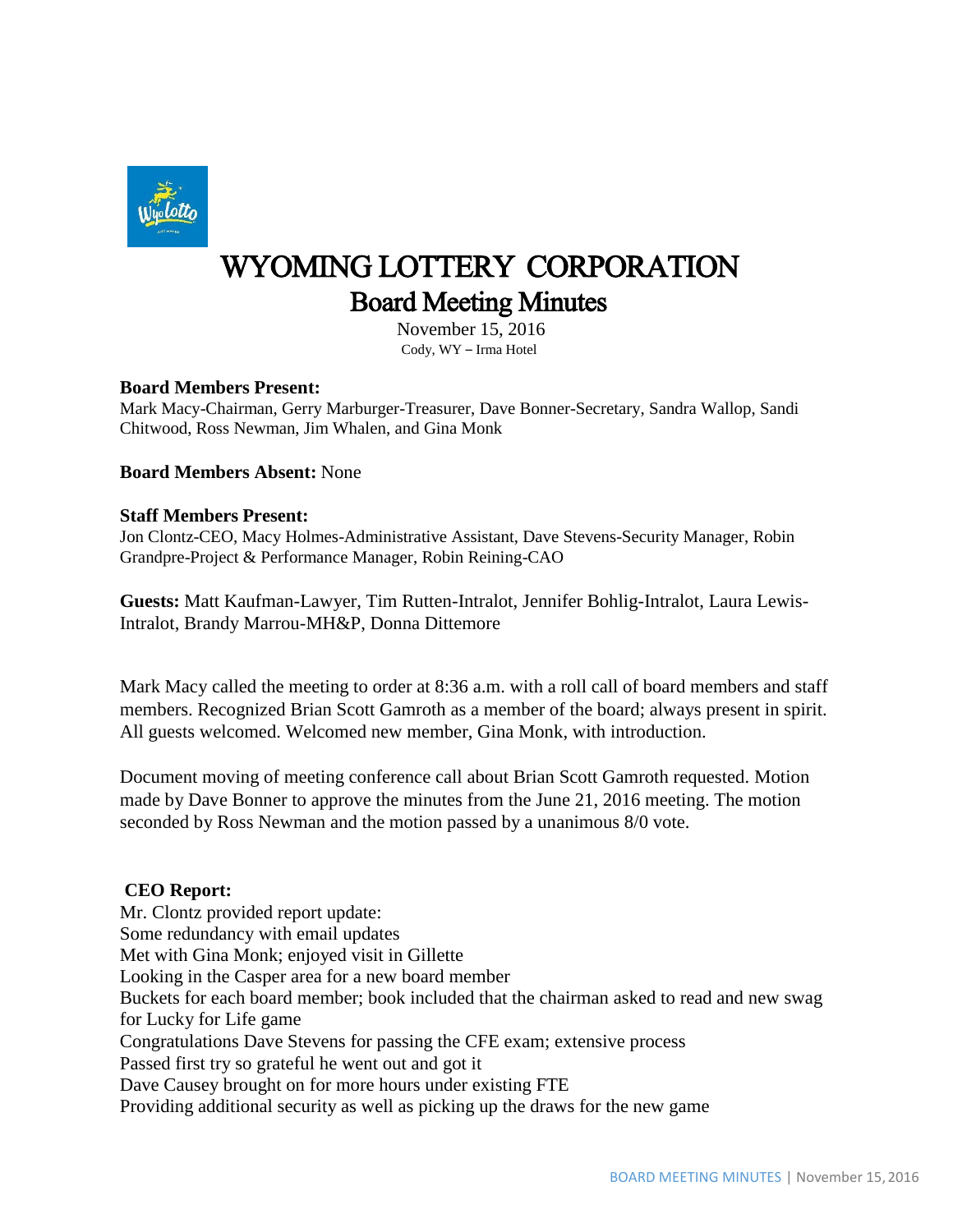Q1 Report Out; all accepted with no negative feedback Governor's office requested in person presentation; no concerns, including quarterly financials Remaining in compliance Audit discussion to come; very proud of it Discussed all 3 audits; getting more complex Appreciate team and staff for good audit Security audit completed; MH&P asked for a copy Had qualified person come in and only had a few minor concerns Need to add additional cameras; only major recommendation Professional from Colorado lottery conducted security audit Attended CWMPA; spent time with Mark Larson Have vested interested in that group; Mark's major concern was in scratch tickets Not lobbying for it; we answer questions about it only Legislature will put something forward; will not be done by the Lottery Continue to be ready in case the legislature passes anything A lot more talk about instant ticket language in the statute Legislative event & road tour coming up; getting to them at the right time during session Meeting new legislators and taking updates to them; make sure they're thoroughly updated Real opportunity to get to know new folks PGRI conference attendance & MUSL meeting at conference Developed habit of working in meetings to gaming conferences Having to meet a lot more about national news, jackpots, and position assignments Stay connected for interest of lottery networks Traveled to Thermopolis at request of WAM; met with Shelley Simonton Well received; fielded a lot of questions about growth Appreciated it; taking report out and covering same material Governor's business forum attended; sponsored and reaching out to municipal leaders Visited Intralot executives & toured backup generator in Georgia See how they handle taking care of us; changes in Intralot discussed Internal shifts going on and it will impact Intralot; working on growing US market Appreciative they thought enough of us to involve us in reorganization; more focus, attention, and customer service Reminder of performance management training; promised board it would be done after we moved out of startup and into normal operations Will identify core responsibilities, fundamentals mapping; include field work on this and do it quarterly Bring information to board in more concise way; action plans, etc. (red, yellow, green system) Meeting scheduled to start fundamentals mapping process By next spring for first quarterly target review; Robin Grandpre to lead that, along with Robin Reining Looking forward to it; commitment remains Fairly well attended retailer trainings; educated retailers on new game and address concerns Last retailer forum was 2 years ago; goal is to do them every August/September Intralot had back up plan for anyone who was unable to attend Sales keeping steady pace; dip after large jackpot hit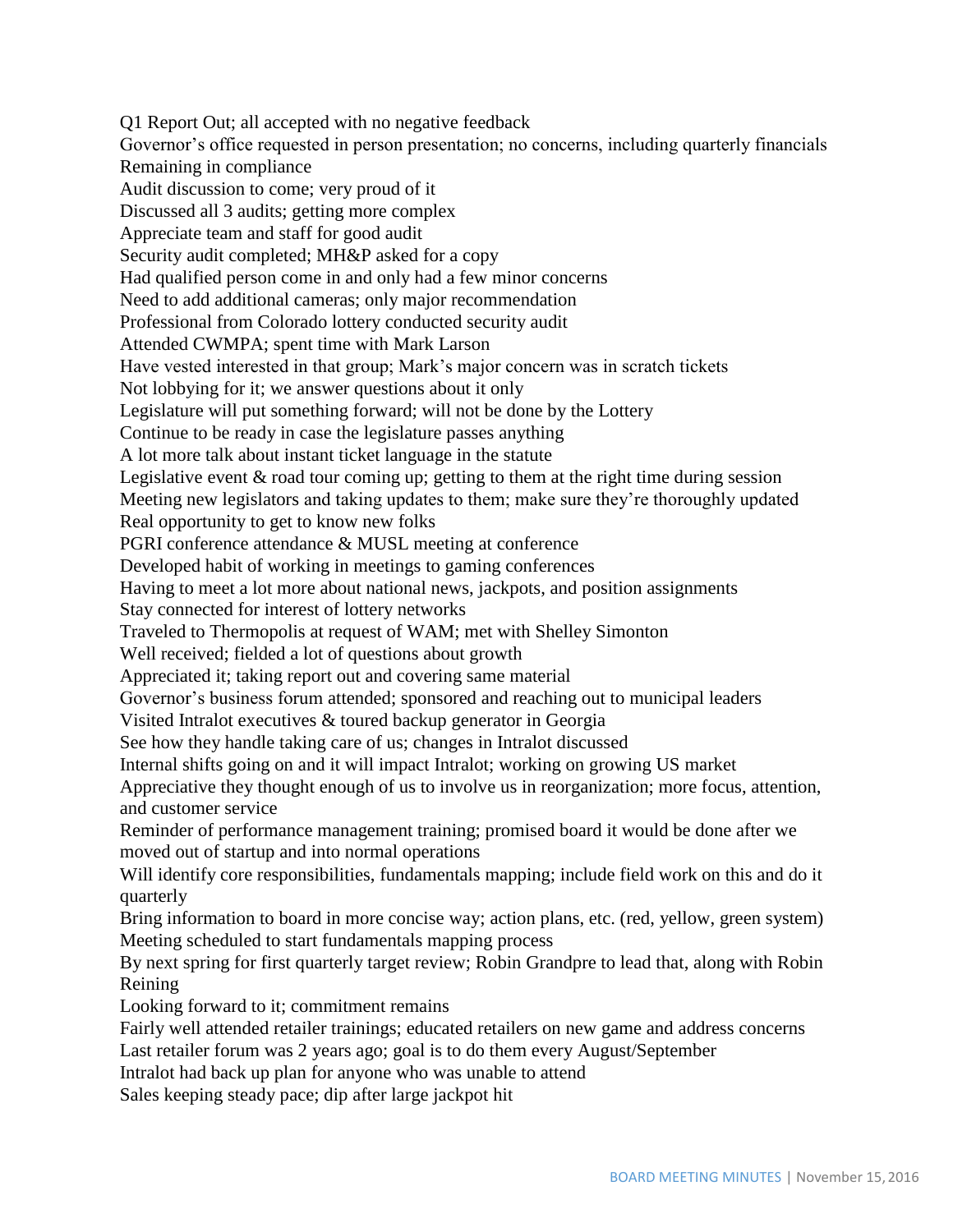Recovered from that and normalized; steady growth in part because of popularity of Cowboy Draw

Recent winner; had a party in Rawlins with winner who remained anonymous Better turnout since any other retailer celebrations to date

Lottery is big news; grateful media wants to cover it; giving us a lot of airtime

Covers a lot of ground/mileage; doesn't cost us anything

Good relationship with local media

New game launch discussed; Robin Reining to discuss in detail later

Discussed impact on revenue of Lucky for Life

Opportunity to use money put aside for new game; didn't have to borrow money

Launch on 12-4-16; media event on 12-5-16

Upturn in sales; haven't seen any crashes with the economy-people love to play because they win with Cowboy Draw; steady increase in sales and normal week is well beyond what it was at start up

Any more discussion of a cap with Powerball from MUSL?

Jon Clontz explained "cap" means slowing the roll; if it hits a billion, control the roll in increments of 100 billion; starts to take enormous leaps instead of based on sales; majority voted to table the topic-a lot of other "fish to fry"; sure it will come up again-keeping up with huge secondary jackpots that come along with it; expect it to come up again

We do have strategic plan, marketing plan, etc. in process; can send out to board for their review once completed

Discussed performance management process; want to make sure the board is in line with this brief; once we get to fundamentals mapping, you'll have something beyond theory to look at, but in the meantime we'll get out strategic plan and business plan

Mark Macy recognized Robin Reining as new staff member

Jon Clontz added that the Lottery has known Robin for a long time, as she was the account director at Warehouse 21; did tremendous job and has been here a couple of months and she's done fantastic; best employee decision he's ever made; Dave Tuebner allowed her to come and he is grateful for that; she has a positive attitude and allows Jon to get out and do legislative work; Chief Administrative Officer instead of Chief Operations Officer; needed backup when Jon isn't there and Robin filled this role marvelously

Mark Macy noted that she has a four hour commute daily, which is quite an undertaking and commends the efforts

# **Finance & Accounting Report:**

Donna Dittemore filled in for Justin Ballard; Jon Clontz addressed Mr. Ballard's administrative leave and accounting firm coming in as a permanent backup plan and can jump in if something like this happens again

Mrs. Dittemore will be here through this week; operating at highest level of efficiency

Q4 Financials:

Donna Dittemore presented Q4 financials highlights

Sub accounts were discussed; separated into different categories

Reserve fund is to offset any unforeseen circumstances; gives flexibility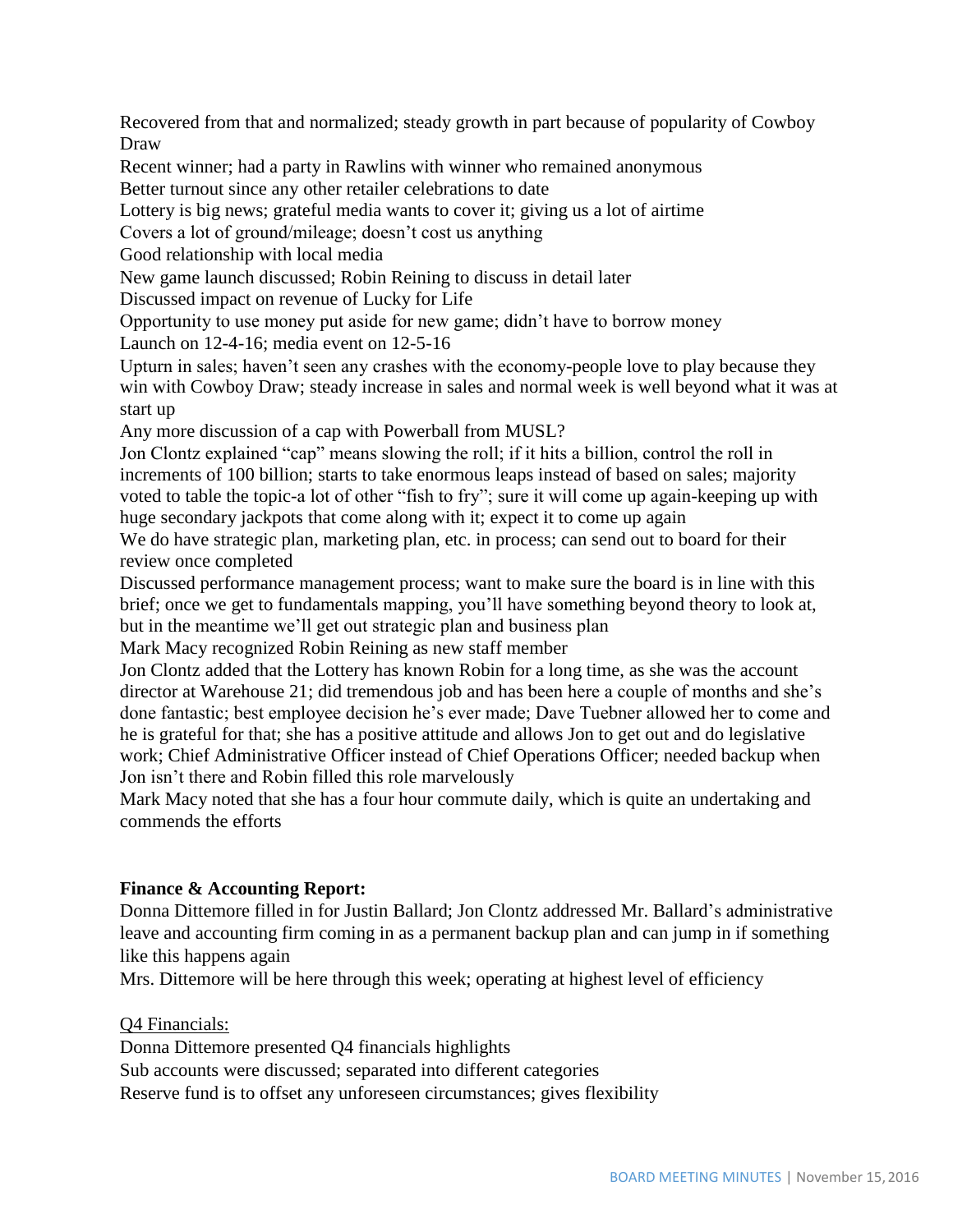New game account discussed

State transfer account funded as we go along; funded weekly

The funds from unclaimed prizes-restricted account are designated to pay players or special promotions

Operating expenses from Jonah Bank checking

Moved to discussion of prize fund account and payments of players

Retailer fund; used if retailer goes under as a way to reimburse ourselves

Cash standing 3 million at end of the year

Discussion of assets and pre-paid expenses; a few adjusted journal entries required Haven't incurred new assets at the end of the year

Wyoming retirement account will be seen on balance sheet; no effect on lottery unless retirement went under which is highly unlikely

Unclaimed prizes account is to fund problem gambling; as we receive purged ticket amounts, it is transferred up to \$200,000

Money will be what the board has already allocated; what remains is what could be allocated but has yet to be done

Built reserve fund to "fully funded"; the rest was moved to other accounts; didn't have to use for jackpots

Jon Clontz provided some more detail around what is restricted and what is not; some loss in translation with changes in CFO position

Donna continued to discuss liabilities of balance sheet

Unearned revenue discussed

GASB 68 explained; journal entries discussed briefly

Profit & Loss sheet discussed

Revenue of 6.9 million; left with 1.5 million to pay expenditures

Nothing outstanding on expenses

Overall, on target for Q4; Q1 we were able to transfer \$800,000 to the state

Motion made by Sandi Chitwood to approve the Q4 Financials as presented. The motion

seconded by Ross Newman and the motion passed by a unanimous 8/0 vote.

Donna Dittemore introduced Brandy Marrou from MH&P to cover audit materials.

Audit Results:

Brandy Marrou of MH&P provided brief overview of audit materials

Pg. 1 is the independent auditors report describing responsibility; pg. 2 is the auditor's opinion; presented fairly

Long way of saying it is an unmodified opinion

Section about pension liabilities; make sure it's consistent with other information provided Provides reader with a synopsis of financial position

Pg. 4 highlighted the last 2 bullets; changes requested from finance committee to better define unclaimed prizes; wording more consistent

Donna Dittemore reviewed details of accounts; Brandy Marrou described fluctuations in balances

Liability stayed consistent; Line of credit with Jonah Bank is at zero; payable to state of WY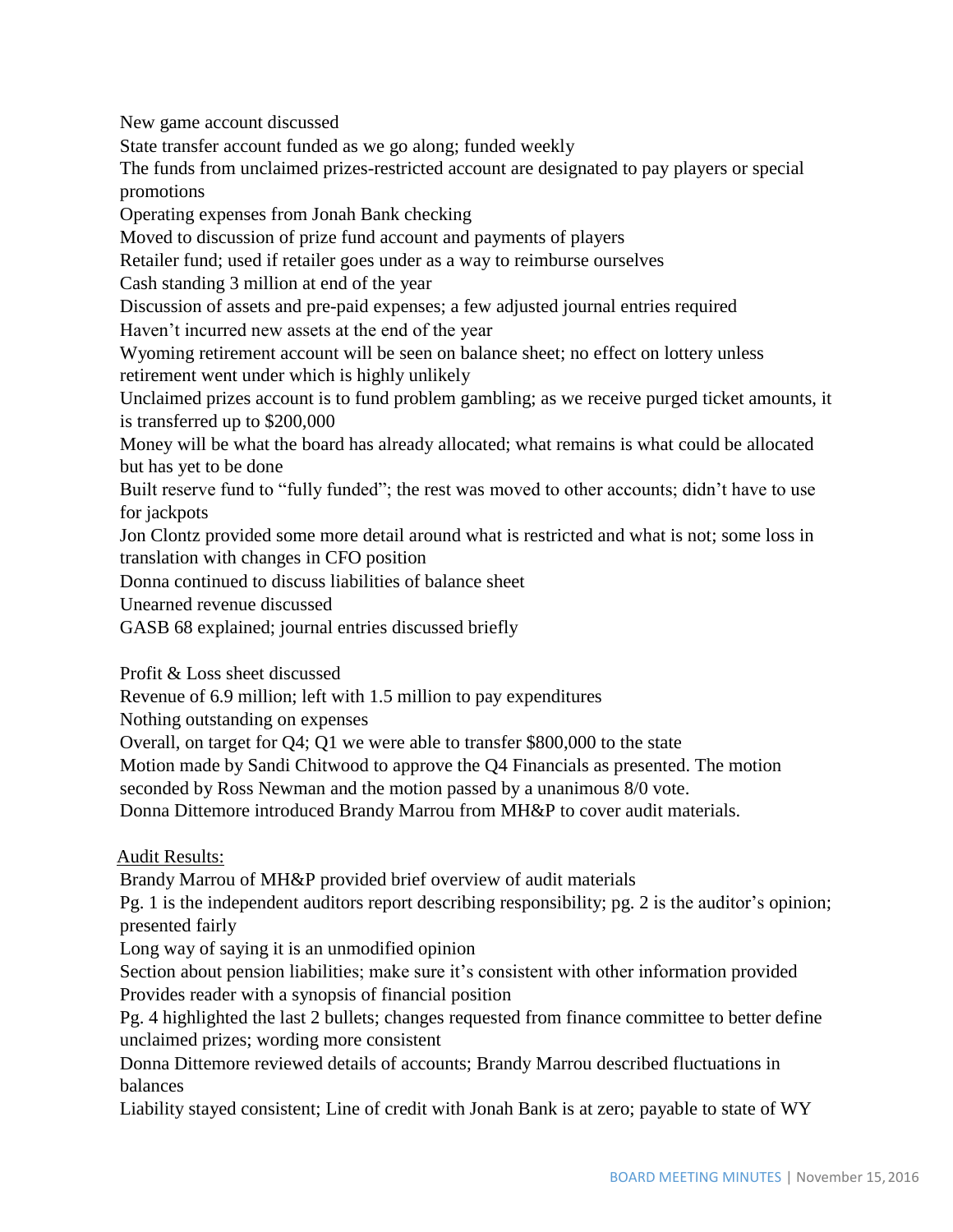Overall net position increased significantly; now in the black

Statements of revenues, expenses, and changes in net position covered in detail

Consistent year over year with direct costs which was expected

Operating expenses stayed consistent outside of reduction in marketing and advertising Net position in the black

Statement of cash flows discussed; only item pointed out is net increase over prior year Weren't many changes to accounting policies

Pg. 14 discussed the unclaimed prizes - paragraph outlined

Added new policy for pre-paid expenses; are some pre-paid marketing costs

Will be expenses as they're launched to general public; pg. 16 footnote 1 discussed over pension liability-explained numbers required; no significant impact

Compliant with GASB with early adoption

Believe future liability will be as employees put them in; lottery will not have to fund as long as WY retirement continues to be funded; found it prudent for all to know what that liability may be; balance represents percentage off of entire retirement calculation for the state-result of this calculation; 26000 internal coding

Money has not been set aside and it is not smart to fund; agreement from sub-committee; likely the result of many retirement funds having problems but WY isn't in the group Note 2 pg. 16, cash balances discussed

Now that lottery is transferring money to the state, may want to consider collateralizing Jonah Bank is unsure because of the nature of the business itself; consider for the future Note 3, pg. 17 gives a picture of capital assets - brief overview

Contribution to WY retirement outlined on pg. 20, final paragraph; minuscule liability Notes of financial statements highlighted

Amendment to marketing commitment that reduced expenses outlined on pg. 25

Mark Macy acknowledged it was a great audit, thanks to Gerry Marburger and Ross Newman; recognize and appreciate it

Pg. 26-28 required supplemental information that is required to be disclosed

Pg. 29 auditors report over internal controls, etc.; pg. 29 described deficiencies

Repeat finding from last year; lottery did put in place in 2015 and with turnover, it didn't translate the way it should; middle pg. 30 is lottery corrective action plan; asked Robin Reining to review so it won't repeat and will hopefully resolve in the next fiscal year

2<sup>nd</sup> finding and defined as lesser; bring to boards attention, unusual event

Cowboy Draw drawn on Thursday at end of fiscal year; hit that day; timing issue over next draw date

Lottery established internal control to make sure all liabilities with jackpots are reported Letter addressed to audit committee outlined; certain items required to discuss

Changes in accounting policy, identify unusual transactions, initiating transfers to state of WY Lottery calculation reasonable in transfer calculation

Based on our calculations, Lottery transferred slightly more than they would've recommended Recommended adjustment to transfer calculation; subject for committee review

Summarized audit adjustments, no disagreements with management

Required to disclose any significant conversations; met about state transfers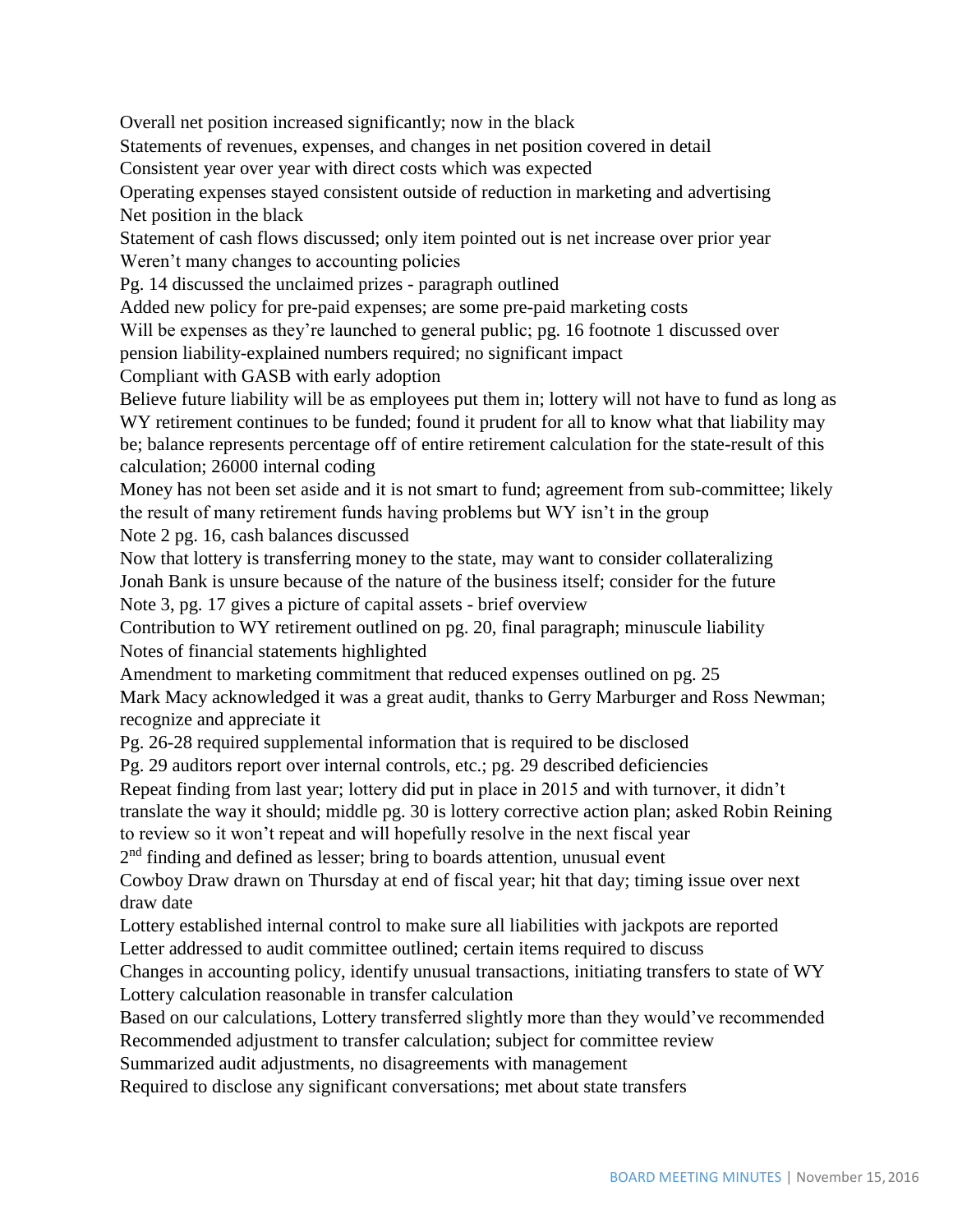After board approval, pdf will be sent to Lottery to distribute as they deem necessary Marketing & advertising reduction due to Jon Clontz's efforts last summer appreciated

# Problem Gambling Discussion:

WDH needs to get us a budget; lack of problem gambling being identified in the state and need to get a handle on the money we've set aside for them; strategic planning for them-time to do that so we don't have buildup of money on the books; tasked with maximizing revenue to the state; would like to address board members

Not a sizeable problem being identified; numerous things we know will be done each year; what Jon Clontz plans to do is bring a recommendation with the amount of money in the pot, budget expenditures, and number documented that is eligible to be transferred to the account; follow up meetings with WDH to get ideas on other ways to spend these funds

Ross Newman would like to see WDH get on track with budget instead of just seeing account continue to grow; statute gives guidance on what we can do with that money; marketing issue so we utilize the funds rather than just grow the account

Dave Bonner stated we don't need that amount of money sitting in problem gambling fund and not doing anything with it; far more effective work in another area; need a plan for it and not have it just accumulate

Jon Clontz explained we are at the creative point in the process; won't spend when we don't need to; can hire on a problem gambling officer to have on staff

Our statute is different than other lotteries; need to make sure it actually does something for problem gambling; sending board members to Vancouver won't make a dent in the account; we need to figure out how we can spend it meaningfully

Defer to marketing committee; we've asked WDH for a budget, they said they don't have time so we need to push to get that done

Can shift in to create budget and they will fill in from there; there's understanding and they are getting it done; need a statement to be on the same page

Required to set aside up to \$200,000; we've exceeded this amount and no policy is in place to take it back or spend according to a budget

Prior to Brian Scott Gamroth's passing, he worked separately on idea of spending that money from ideas around the state; discussion among sub-committee was to not have proposals go through lottery and instead through WDH

Jon Clontz suggested perhaps bringing in a facilitator to get these ideas moving and create a budget ourselves

Discussion of outside treatment facilities receiving money through requests to WDH; statute is clear that board controls this money

Breakdown from sheet so there's a document each quarter to refer back to; hopefully that will be a motivator as well; although everyone is busy, this is a resource that they will have to get accustomed to; board can choose to spend it on prizes and promotions instead

Stuck on \$200,000; change amount as we see fit because of "up to \$200,000"; don't see the need so they are working with the ones where there is a need; bottom line is we're here to put the money go back to the state if it isn't being used

Might likely have to have a legislative change to do that; has to be either used or pile up according to statute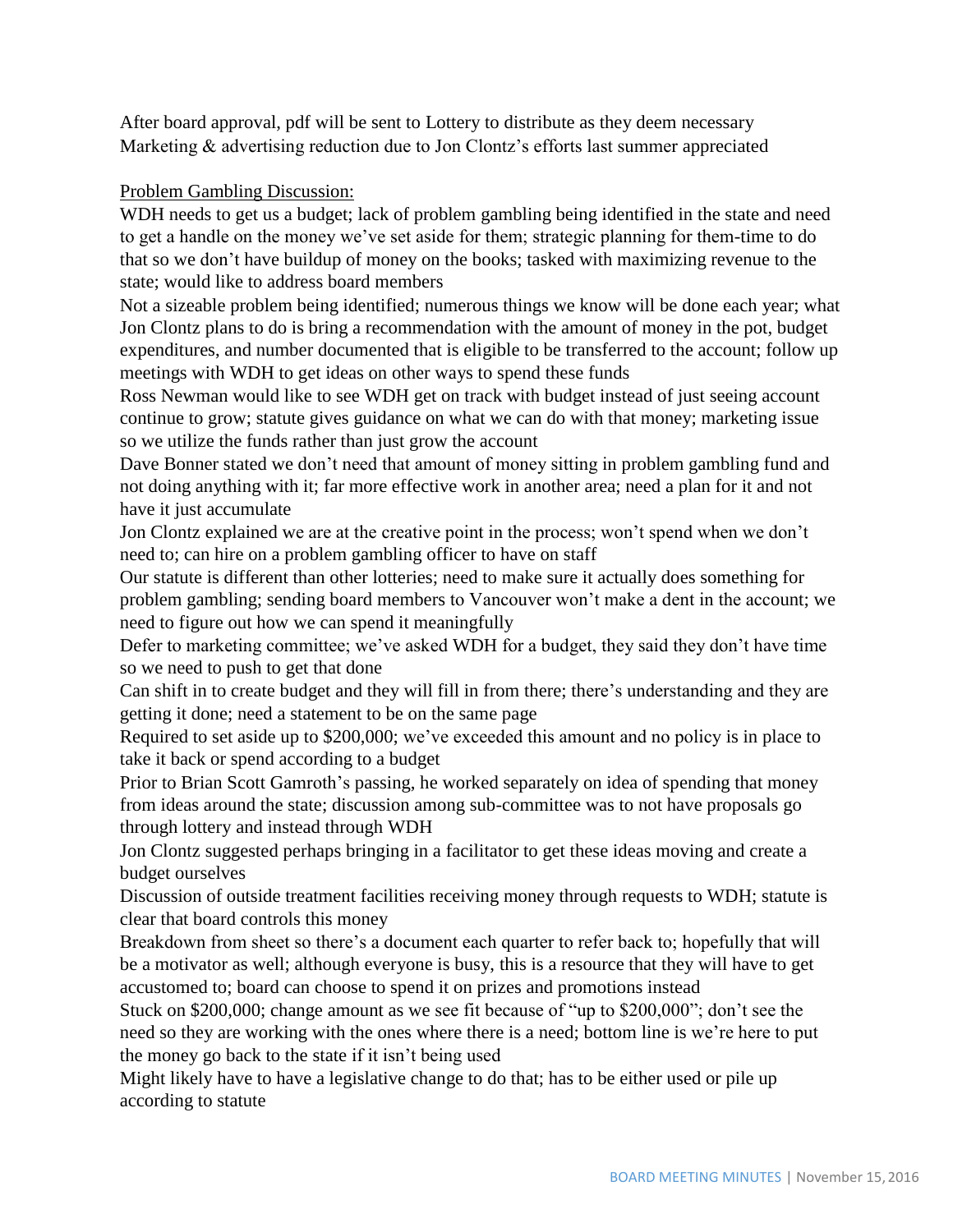Matt Kaufman suggested we scale back or stop funding for a time; reallocating money in the problem gambling account hasn't been discussed so it's hard to say that we aren't still fulfilling the obligation; possibility to address this as it comes up

Dave Bonner stated that we can't do it directly, according to statute, and but it can through promotions to increase revenues

Time to move on to other business; refer this to the marketing committee

Proud of what we we're able to do for the audit; thanked all involved

Financial reporting has come a long way in 3 years

Motion made by Ross Newman to approve the audit results as presented. The motion seconded by Jim Whalen and the motion passed by a unanimous 8/0 vote.

## **Sales Report:**

Mr. Clontz presented the following updates:

Total sales for FY2015 v FY2016 outlined

Powerball sales FY2015 v FY2016 outlined

Mega Millions sales FY2015 v FY2016 outlined

Powerball & Mega Millions sales FY2015 v FY2016 outlined

Cowboy Draw sales FY2015 v FY2016 outlined

Actual v Revised Projected sales for FY2016 outlined

Both Powerball & Mega Millions are jackpot driven games; nice thing about Lucky for Life is it isn't jackpot driven

Mega Millions & Powerball affect each other with increases in sales, as one or both increase Cowboy Draw is a very popular game; hovered much higher than expected; people are loyal to the game

Current Revenue chart outlined section by section

Reserve will increase; operating costs decreased due to reductions in marketing

Higher return with Lucky for Life compared to Cowboy Draw; payout more than multi-state games

Actual v Projected Weekly Sales Totals for FY2017 outlined

Exceeded sales goals in Q1

Redundant, but to mean that jackpots drive sales

# NCPG Review:

Staff attended; one coming up in February

Goal to have Lottery be certified in problem gambling; need to get everyone exposed to training Conferences are the best way to network and get exposure to this

There is a lot of information brought back to gain expertise in this subject

Continue to have a presence; Keith Whyte impressed we want to be active partners with them Research on increased problem gambling related to instant tickets are very small; the problem came from those who already have existing and more pressing issues

Sandi Chitwood validated this from network connections made at NCPG in New York with recent data

Largely discuss VLTs and table games at these events; good to have this information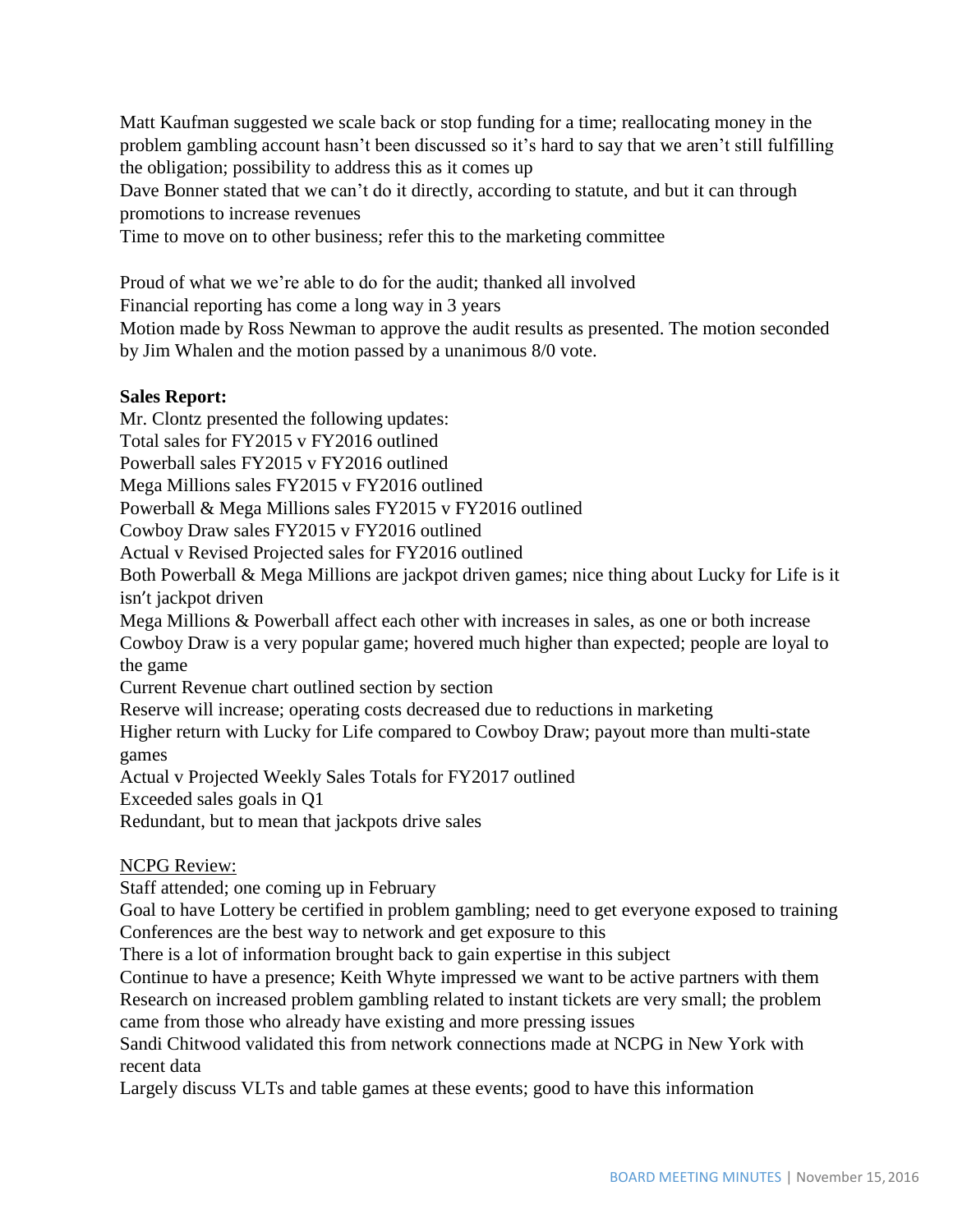Focus Group Update-L4L: Robin Reining stated Intralot put on the focus group for Lucky for Life; got a variety of different demographics Popular among all player types; motivated to play due to prizes Liked that the top prize carried a 20 year guarantee Product has great potential to be successful in Wyoming, with more education Felt price was high until they learned more about the game Strong desire for more training for retailers; confusion even about multipliers Need to do better to broadcast when we have high jackpots Opportunity to get out there and educate more

Lucky for Life Game Rules:

Have discussed these in all sub-committees and pretty standard Goal is to move forward with these so we can go forward with the game Can buy 20 draws in advance, as other games Motion made by Jim Whalen to approve the Lucky for Life Game Rules as presented. The motion seconded by Gina Monk and the motion passed by a unanimous 8/0 vote.

#### **Marketing Report:**

Ms. Reining presented the following updates: Brand standards to adhere to with Lucky for Life; important to have Wyolotto included, as it is with other games Brings consistency Creative Direction Development; make it fit in more with our products Own the "Feelin' Lucky?" as no one else is using it Went with orange; Mega Millions is green so we moved in a different direction Signage changes; created Carmana toppers with no jackpots to display Created brochures, playslips, etc. Get retailers excited about the game with retailer training October 3-7; discussed locations visited by Intralot and staff Around 176 retailers attended; thanked board members for attendance Retailers excited about different product Want to help their sales and increase foot traffic for them LSRs went out after the training to go reach out to do one on one training with those who were unable to attend Giveaways have been very successful with the lottery Product almost ready to sell; generating a lot of excitement Dec.  $5<sup>th</sup>$  is the media event at the Cheyenne Depot; invitations will go out before the event One winner for the vehicles; another giveaway coming Amazing amount of coverage received during PR Roadshow Made it easier to coordinate Media drives people to enter the giveaway Goals and results for PR Roadshow discussed; goals exceeded, very successful Campaign development to create personality for the product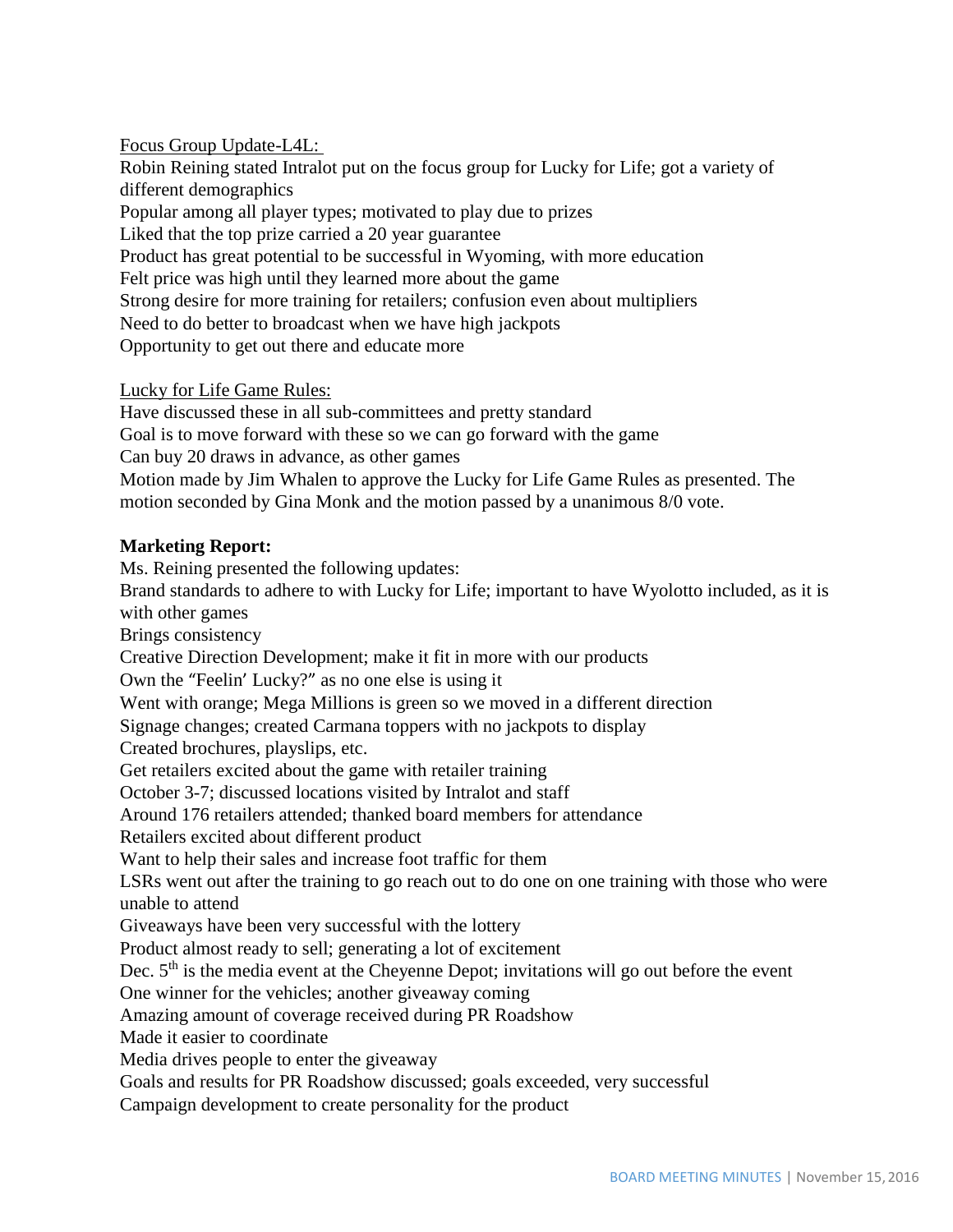Campaign materials rollout on December 4<sup>th</sup>

Storyboard outlined; production done  $-1<sup>st</sup>$  cut viewing on Thursday

Media event presented concepts; fun day and a lot to talk about

Announce winner of giveaway; announce details of new giveaway

Ireland Giveaway promotion outlined for both player and retailer; enter by code on the bottom

of the ticket-can enter up to 10 times to motivate sales

Successful with Powerball code giveaway also

Measure sales over time frame of giveaway for last year vs. this year; not mom & pop against a bigger convenient store

Once selected highest sales per county; names entered will be staff that worked during that time period; really excited at retailer training

Vehicle giveaway was no purchase necessary and Ireland giveaway will tie to sales

Thanked team for coming up with way for the giveaway to be fair for the retailers

Cost effective to give away vehicles to same person

Would've separated if we didn't have the Ireland giveaway as well

\$589,00-\$850,000 for new game cost; came in right about \$700,000 from Powerball run up for cost of promotion-scaled it back a little but within the budget parameters we set; on budget and on time

Spent \$1 million launching Cowboy Draw; goal was to spend less with a lot more free media Save some money from all the free media; \$250,000 less than Cowboy Draw launch

Working to maximize media; stiff goals for media attendance and create buzz

Excited to get going for launch

"We do it bigger, we do it better in Wyoming" outlook from Sandi Chitwood when asked about the giveaway, as she didn't know why exactly both vehicles were going to the same person Wanted the lottery to give it away for free, not with hidden costs so that is why there's the added cash as well

Good cost for vehicles and got good response about selection; a lot of truck giveaways at CFD Heard great feedback for giveaways; keep board updated as things move along

Switched things up this year for our summer sponsorships to be present around the state **CFD** outlined in detail

A lot of gratitude for staff, to pull this off without Warehouse 21 staffing; went remarkably well Military Appreciation Day winners very appreciative; a lot of fun

Sandi Chitwood and Mark Macy attended concert with winners

Discussed sponsorship benefits; great presence at CFD

Sponsor Day/Military Day giveaway very popular

Significant sales

Park County Fair outlined in detail

Huge success with cash giveaway; players get so excited with this kind of thing

Reached another part of the state we haven't previously

# **Sweetwater County Fair** outlined in detail

Great stories from cash giveaway at event; picture with winners for social with Sandi Chitwood Sales at this event; media attendance benefit

Other benefit was a lot of county commissioners were out and about, typically when those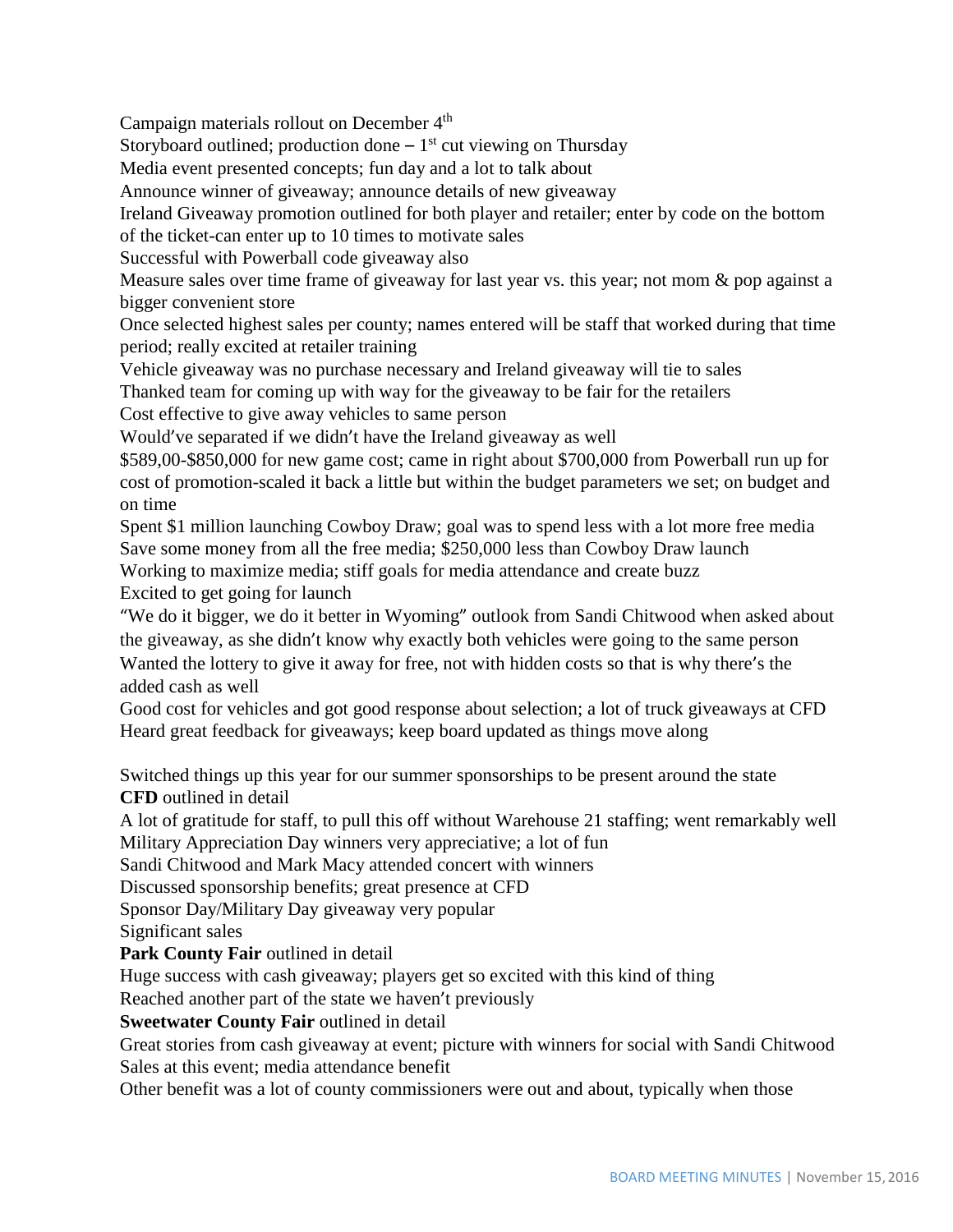people are out doing the "handshaking"; same people we try to meet with were there **Wyoming Downs** outlined in detail Very relevant and excited to see us out there; sold tickets at this event as well Huge benefit in Utah attendance **Beartrap Music Festival** outlined in detail Talking to media; certain stations that love to meet with Jon Continued to do cash giveaway **Sundance Sturgis Burnout** outlined in detail Able to sell tickets, hand out swag, and have fun with players Interviews at this event; maximize exposure Trying to look at not only spreading out throughout the state, but find niches to appeal to Birthday Social Giveaway celebrated with fans on social Only on Facebook; had tremendous response; fun to read all of the comments When people are responding and engaged, it's impressive UW Sponsorship outlined Handed out flyers to have people enter for the vehicle giveaway Cost included in sponsorship dollars for UW giveaway Giveaway outlined; response was exciting Next steps include Lucky for Life go live, giveaway, media event and mass digital campaign Like to schedule media events to maximize media attention Ideas of what events to attend have come from the board; put everything through a process to make sure it works with our message, venues both large and small Decided to keep UW; one university with a football team Didn't resign contract with CFD, but doesn't mean we won't participate Sponsorship page on website for outside consideration

### **Lottery Activity Update:**

Mr. Stevens presented the following: Walk through of highlights of the policy; hopeful for approval

*IT Security Policy* vetted also through Greenhouse Data Policy intended to safeguard information and protect assets Already being used and implemented; just outlined on paper VPN and remote access briefly covered Continuous monitoring; gaming system, lottery network, etc. done by outside vendors and security Retired IT inventory and employee separation discussed Fail over planned for February 2017 and disaster recovery in process Standard password authentication, physical environment protection for our gaming system Information System Monitoring continuously monitored by Greenhouse Data Industry headed towards cloud computing; added to policy for the future Motion made by Dave Bonner to approve the IT Security Policy as presented. The motion seconded by Jim Whalen and the motion passed by a unanimous 8/0 vote.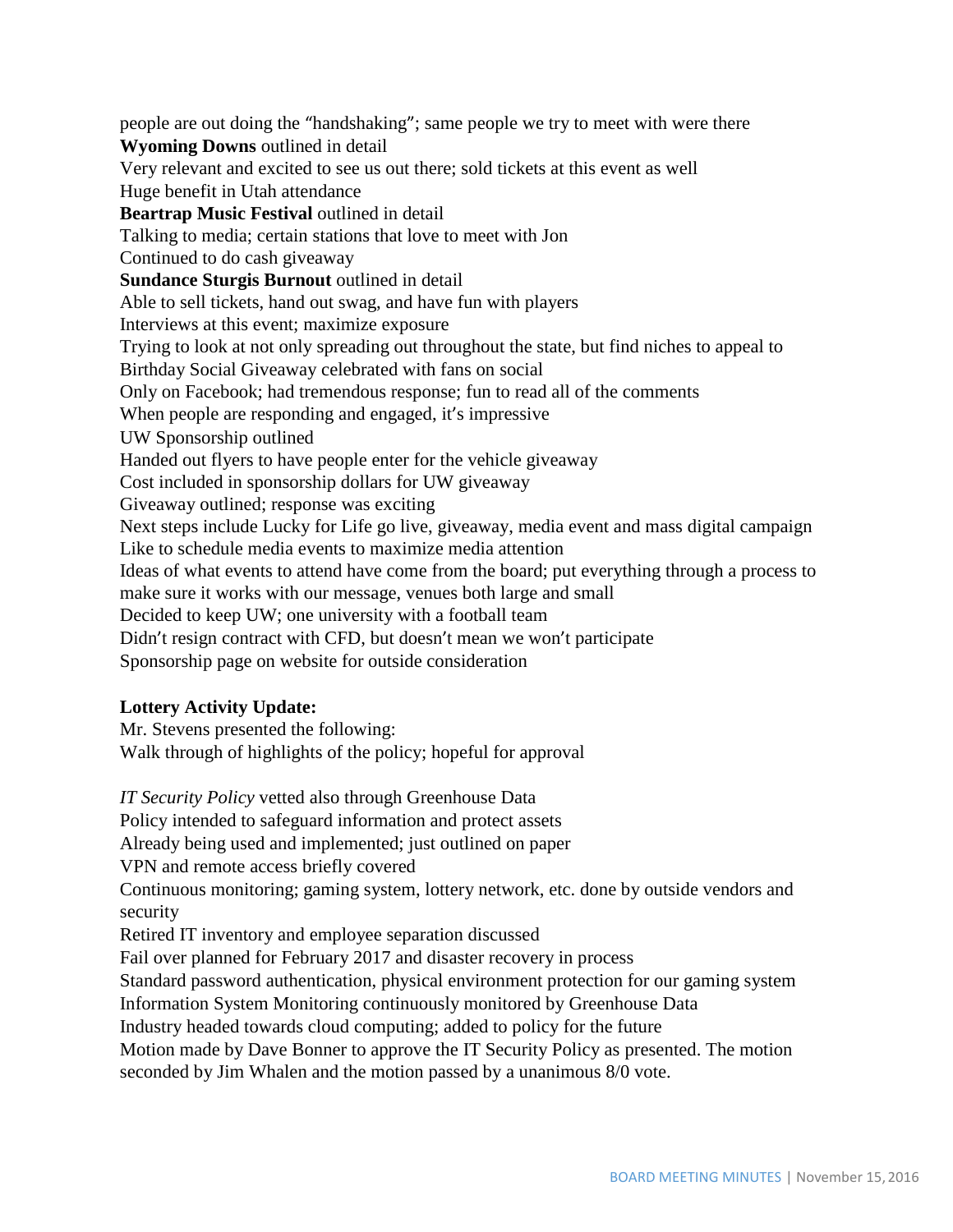*Problem Gambling Policy* outlined by Jon Clontz Capture board decisions and legal determination Statute taken into an operation policy Acknowledgement between WDH & Wyoming Lottery Corporation of how money is used Cannot be overstated that the contribution of up to \$200,000 is annually; change verbiage to include board approval in last sentence of third paragraph Intent is setting forth the discretion of the board; problem gambling account doesn't have to be funded any further if it will exceed \$200,000

Motion made by Dave Bonner to approve the Problem Gambling Policy with amendment suggested. The motion seconded by Gina Monk and the motion passed by a unanimous 8/0 vote.

*State Transfer Policy* discussed; need to be in alignment with auditors

Language discussed; incredibly influential in development

Quarterly distribution to the state; can be fixed in the next quarter

Can't be controversial to make changes in the following quarter

Purpose of policy is to stay in alignment with MH&P

Felt it might be good for board to look at how we document those transfers

Work on a system through sub-committees for the future

Finance sub-committee made in accordance with policy

Can add language and vet through sub-committee

Motion made by Dave Bonner to approve the State Transfer Policy with amendment suggested. The motion seconded by Jim Whalen and the motion passed by a unanimous 8/0 vote.

### **Closing Remarks:**

Chairman Macy opened the concluding discussion: No objections to agenda alteration to continue other discussions needed Line of Credit discussion in case it is needed Not a bad idea to send to sub-committees to see what options we have and bring it to the next meeting Explanation on board insurance change by Jon Clontz; no gap in coverage Franchise owners/retailers with contracts are wanting winning jackpot incentives Back to original forums, told them he would look into it Requires board approval; asked for legal research and data collection by Wyolotto to make appropriate choice in regards to this Not as simple as many maybe think it should be; put together a plan Not something that will happen overnight; do get validation bonuses Tried to reward them in numerous ways; have to be realistic about what is presented to the board; come back with a recommendation in January or April No objection to adding agenda item about donation to Brian Scott Gamroth's family Accidental death benefit for family and receiving settlement, but hasn't filed paperwork yet Honoring Brian, we can contribute to fund requested by family Internal memorial will be simple but thoughtful Message to the family that we care about them